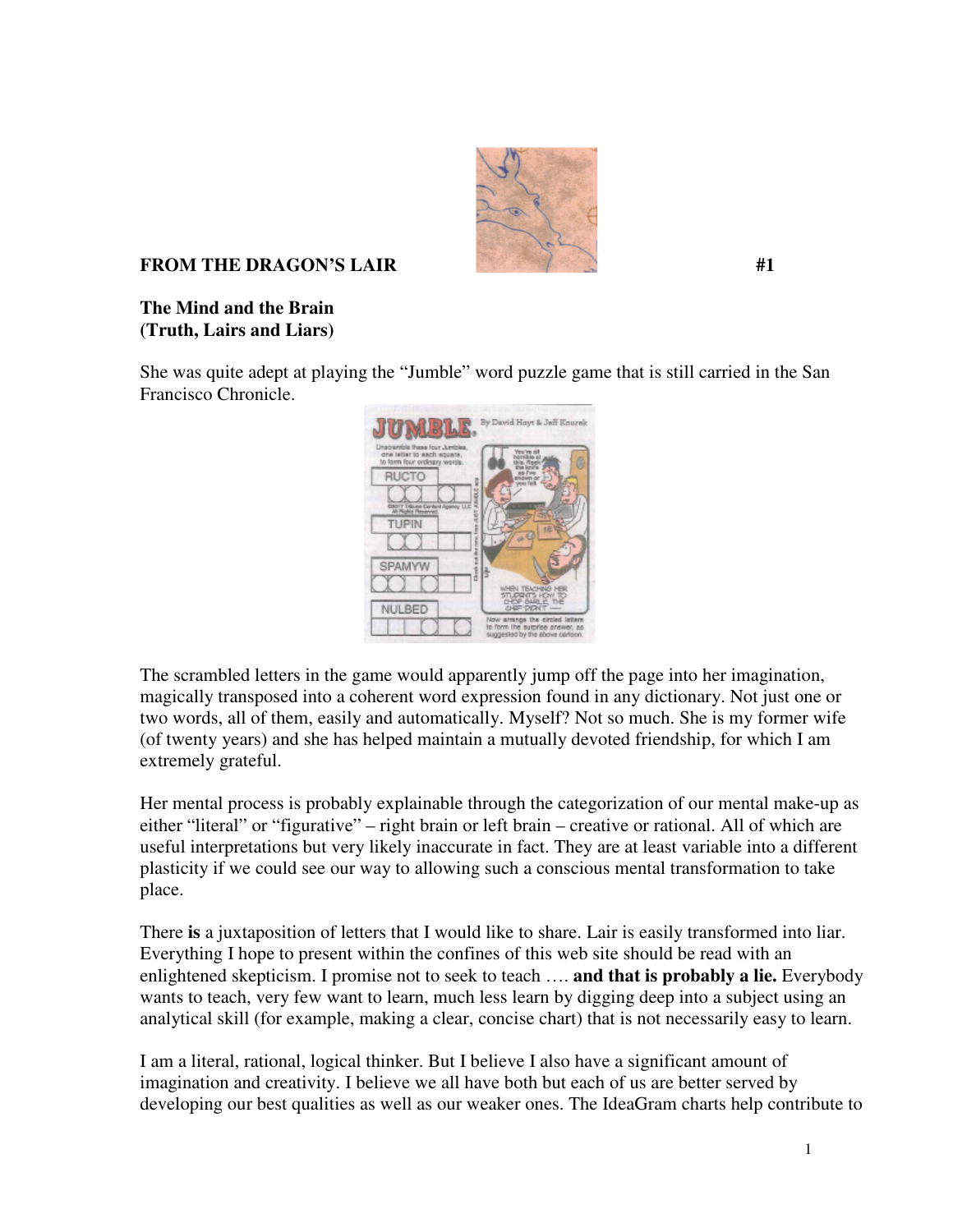our understanding of our brains, our minds and ourselves. This understanding contributes to the development and transformation of ourselves into more complete, healthy and happy people.

The goal of this web site will be to offer some things that I have observed and prepared and enlist the efforts of you, the viewer, to submit your own offerings in a written and, particularly, graphic format. I'm not proposing to be solely a presenter of knowledge. I'm offering to share charts (now called IdeaGrams) that I've prepared as a result of analyzing various processes and narrative materials over the last forty-five years.

I'm sincerely interested in sharing the clarity of thinking that develops as a result of applying the techniques of critical analysis and concentration that are required to analyze a subject and create a chart that reflects the content of a process or a piece of written material. It is a process of concentrating and thinking that stems from applying the effort of extracting the main, logical progression of ideas into a visual format.

There are those, however, who may not be inclined to undertake the effort required to develop the focus needed to create charts on their own. For them, being exposed to the charts (or "IdeaGrams") alone could be a valuable experience. Time will tell.



You are likely asking: "What does he mean?" Consider the following example:

This is an example of what I am now calling an "IdeaGram" – it is a logic diagram or flow chart in the tradition of PERT/CPM Network Analysis and Project Planning. The interesting application which has been developed is to use these charts as a method of outlining written material and structuring concepts and ideas. For myself, the process began around 1975.

This chart may be analogous to a mind map (trademarked by Tony Buzan) but can be read in a logical sequence, from left to right and top to bottom. It should be reasonably self-explanatory (with the exception of the term "infrastructure" – which in this case means a methodology (software or application) for digitally placing the boxes, lines and words on a white background without having to use pen or pencil).